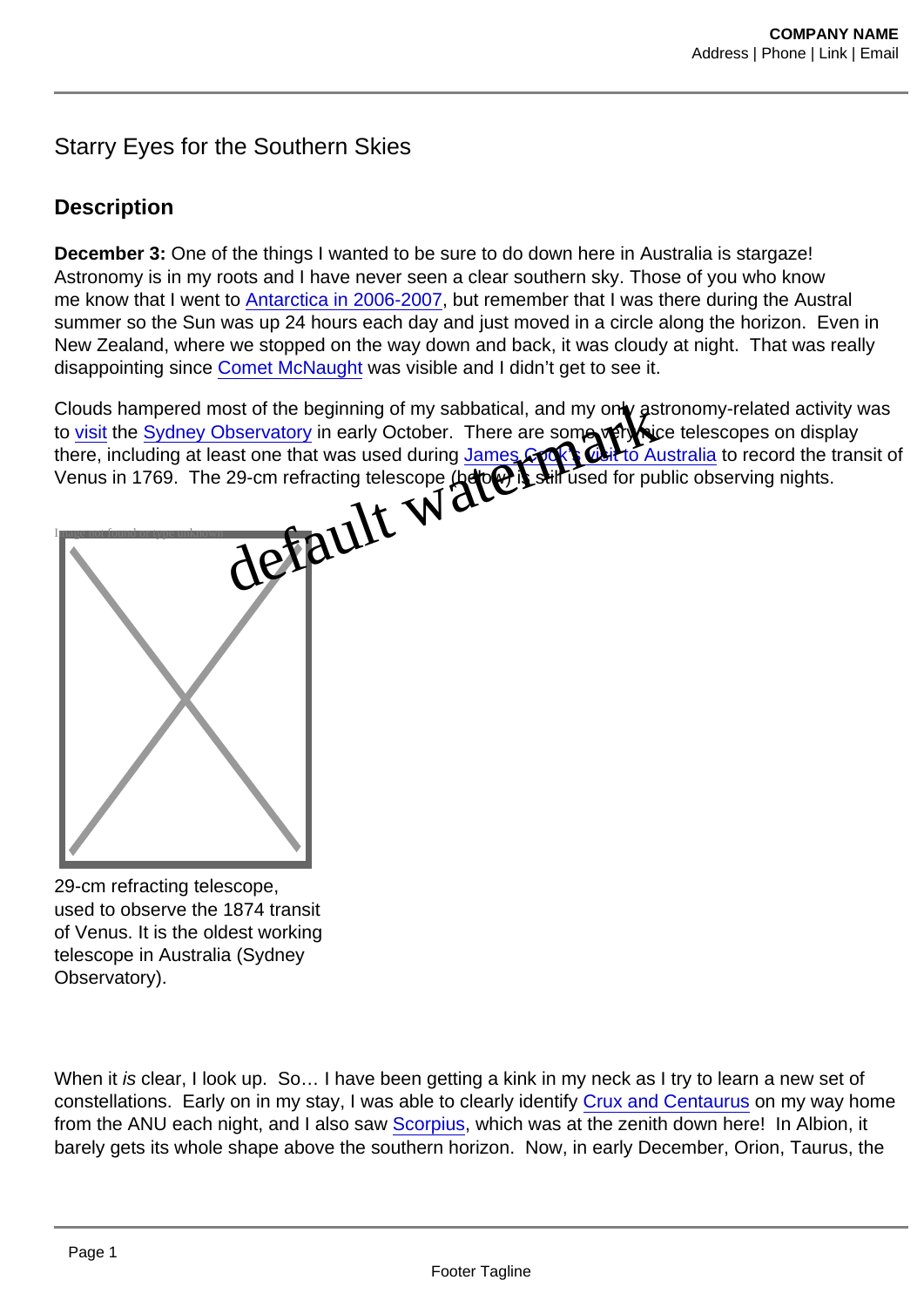Pleiades, and Canis Major are all [clearly visible](http://www.knoxvilleobservers.org/beginner/orioncrt.html) in Canberra – only they are UPSIDE DOWN! Yep! Orion is standing on his head. Still, the Aborigines see these stars as a man chasing the Seven Sisters (the Pleaiades) in the [Kungarangkulpa stories.](http://www.kitezh.com/sevensisters/7sisters.htm)



story of the Seven Sisters, aka the Pleaides (National Museum, Canberra).

My trip to [Alice Springs](http://campus.albion.edu/nzellner/2011/11/14/australias-red-centre-alice-springs/) and [Uluru](http://campus.albion.edu/nzellner/2011/11/19/australias-red-centre-uluru/) gave me 1.5 clear nights and my first chance to see the Large and Small Magellenic Clouds ([LMC, SMC](http://www.astrosurf.com/antilhue/lmc_&_smc.htm)). These are irregular galaxies that are gravitationally tied to our Milky Way Galaxy and appear to be wispy clouds in the night sky – but they don't move like atmospheric clouds do. They move with the stars and rotate about the Celestial South Pole; I saw them roughly 35 degrees above the southern horizon. If my eyes could collect photons like CCD cameras do, I would see them as they are in [this picture.](http://apod.nasa.gov/apod/ap060809.html) In early November, Adi, a grad student at the ANU, took Meredith and me up to [Mt. Stromlo](http://msowww.anu.edu.au/index.php) and I also saw the Clouds there, along with [47 Tuc,](http://apod.nasa.gov/apod/ap110116.html) the second-brightest globular cluster in the sky. The first brightest is [Omega Centauri](http://apod.nasa.gov/apod/ap100331.html), also in the Southern Hemisphere. I also noticed [Caldwell 96,](http://www.starrynightphotos.com/caldwell/caldwell_96.htm) an open cluster of young stars in the same part of the sky as the LMC. All of these objects can be seen as faint blobs with the naked eye. There are plenty of planets out, too. Mercury and Venus have been hanging out just after sunset and Jupiter is high in the sky overnight.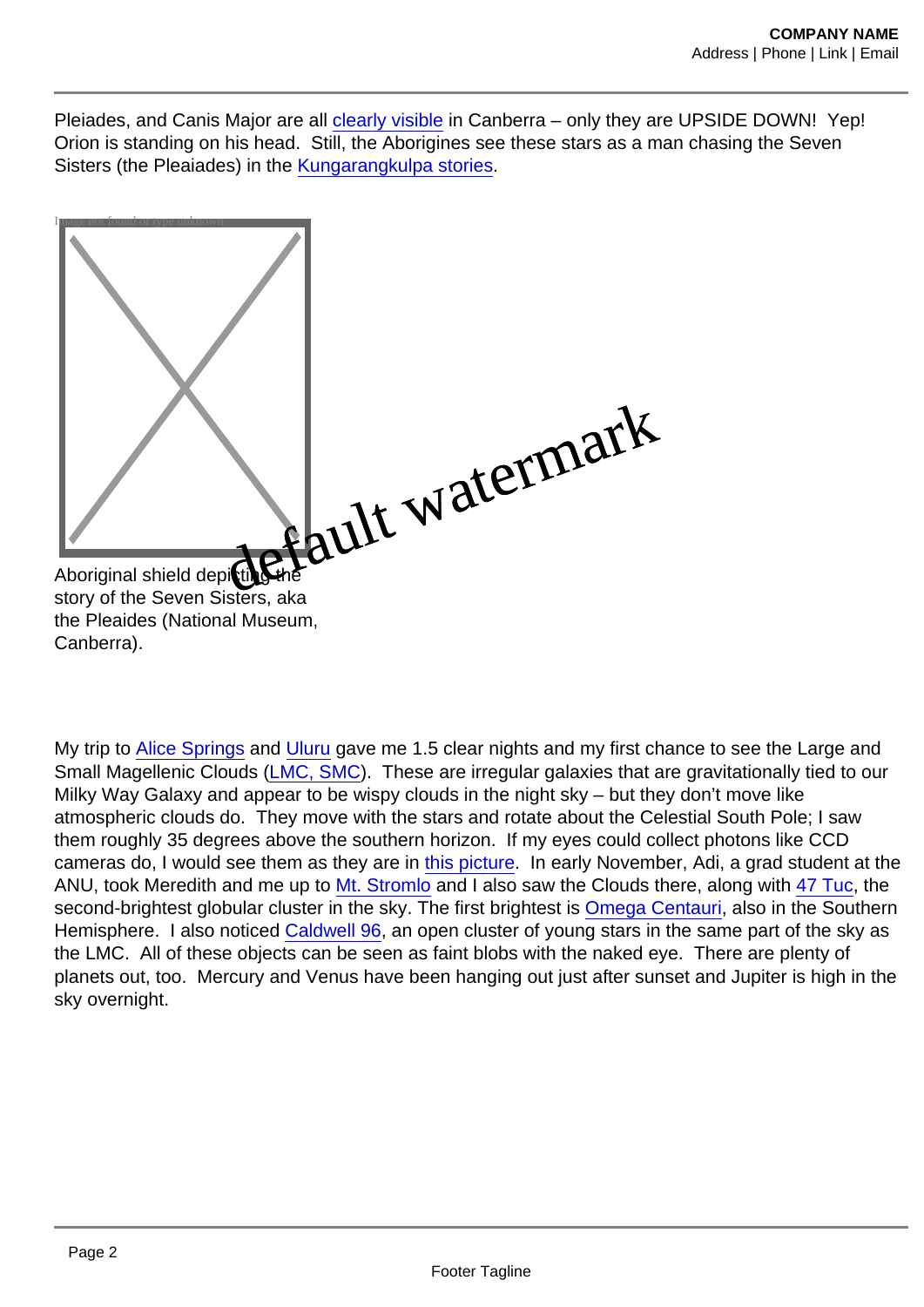

My visits to [Mt. Stromlo](http://msowww.anu.edu.au/about_us/msopage.php) were fantastic! In addition to the observing night, I also went there to give a talk to students and faculty in the Research School of Astronomy and Astrophysics (RSAA). I had some time to wander around the place and saw the [remnants of domes and telescopes](http://msowww.anu.edu.au/info/fire/orchiston/) that had been [destroyed](http://www.spacedaily.com/news/aust-03a.html) in the 2003 bushfire.



Burnt domes and melted telescopes from the 2003 bushfire.

It was pretty sobering to reflect on the damage the fire did, basically destroying the entire observatory and claiming four lives (none at the observatory). Some domes and homes on the mountain survived though, when a change in the wind direction caused the fire to jump over them. Most of the buildings cannot be torn down because they are [heritage listed](http://www.environment.gov.au/heritage/), so the reminder is constant. The astronomers at RSAA continue to do great things, though. [HAT-South](http://msowww.anu.edu.au/misc/hat/index.php) detects extrasolar planets, and [SkyMapper](http://msowww.anu.edu.au/skymapper/index.php) at the [Siding Spring Observatory](http://msowww.anu.edu.au/info/sso/) is creating the first comprehensive digital survey of the entire southern sky. Of course, if you've been reading my blog regularly, you already know that [Brian Schmidt](http://msowww.anu.edu.au/~brian/) won 1/3 of the 2011 Nobel Prize in Physics.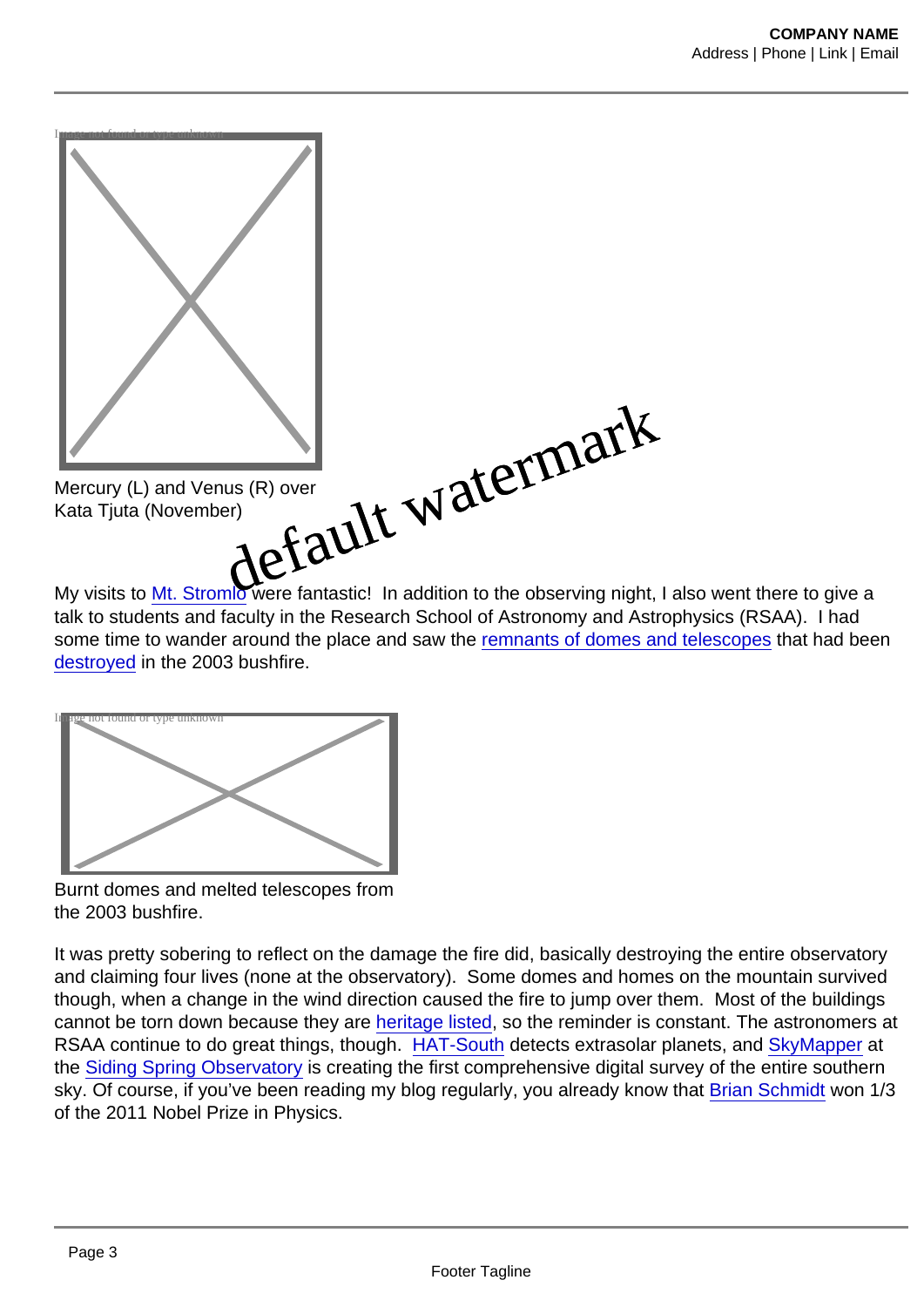

Australia has also played a major role in [NASA](http://www.nasa.gov) missions, utilizing the dishes at the [Canberra Deep](http://www.cdscc.nasa.gov/)  [Space Communication Complex](http://www.cdscc.nasa.gov/) (CDSCC) in Tidbinbilla to track deep-space spacecraft, such as [Voyager,](http://voyager.jpl.nasa.gov/) one of the longest-traveling spacecraft, and [Mars Science Lab,](http://mars.jpl.nasa.gov/msl/) which is on its way to Mars. Meredith and I spent a lovely afternoon there, enjoying gorgeous weather and great views! When we arrived, the 70-m antenna was receiving signals from [Cassini](http://www.nasa.gov/mission_pages/cassini/main/index.html). Later, a radio astronomer was on duty and moved it to his objects of interest.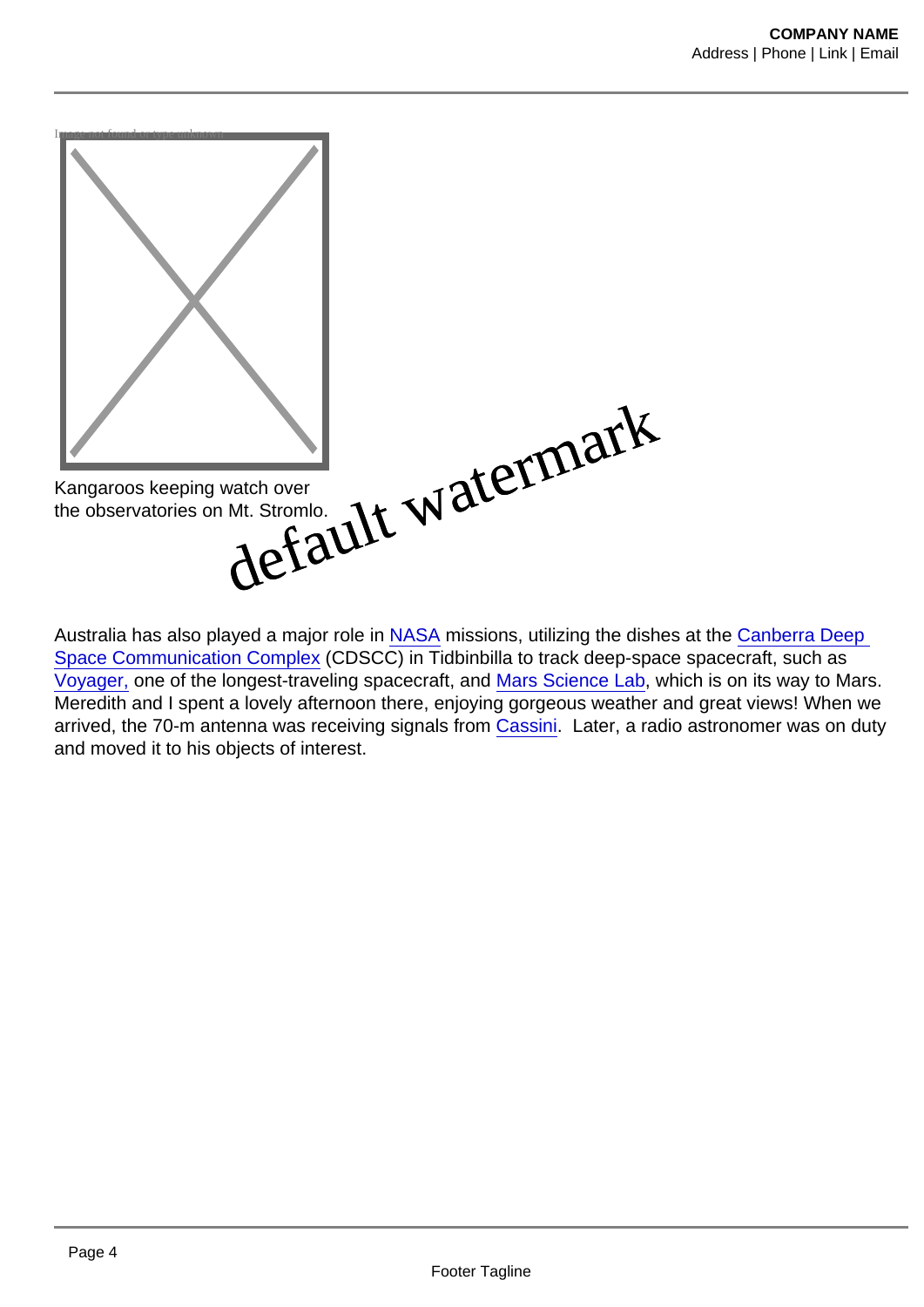

70-m dish (top L and R), collection of antennae at the CDSCC (bottom L), tracking schedule that includes Mars Science Lab for ~8 hours (bottom R).



In 1969, the radio antenna at Home will Creek received the first image of Neil Armstrong setting foot on the Moon, a story that  $\bigcirc$  is set for the movie "The Dish", which I've seen twice and highly on the Moon, a story that  $\circ$  the basis for the movie "The Dish", which I've seen twice and highly recommend! The actual dish was moved to Tidbinbilla in 1984 and [used until 2009](http://www.honeysucklecreek.net/hsktoday/dss46_tribute.html).



This is the 26-m dish that was located at Honeysuckly Creek and received images of the Apollo 11 Moon landing.

Meredith and I really enjoyed our visit to this facility, and I encourage everyone who is in the Canberra area to visit it. The admission is free and the [Moon Rock Cafe](http://www.miettas.com.au/Australia/Australian_Capital_Territory/Tidbinbilla/Moon_Rock_Cafe.html) serves good coffee with a great view of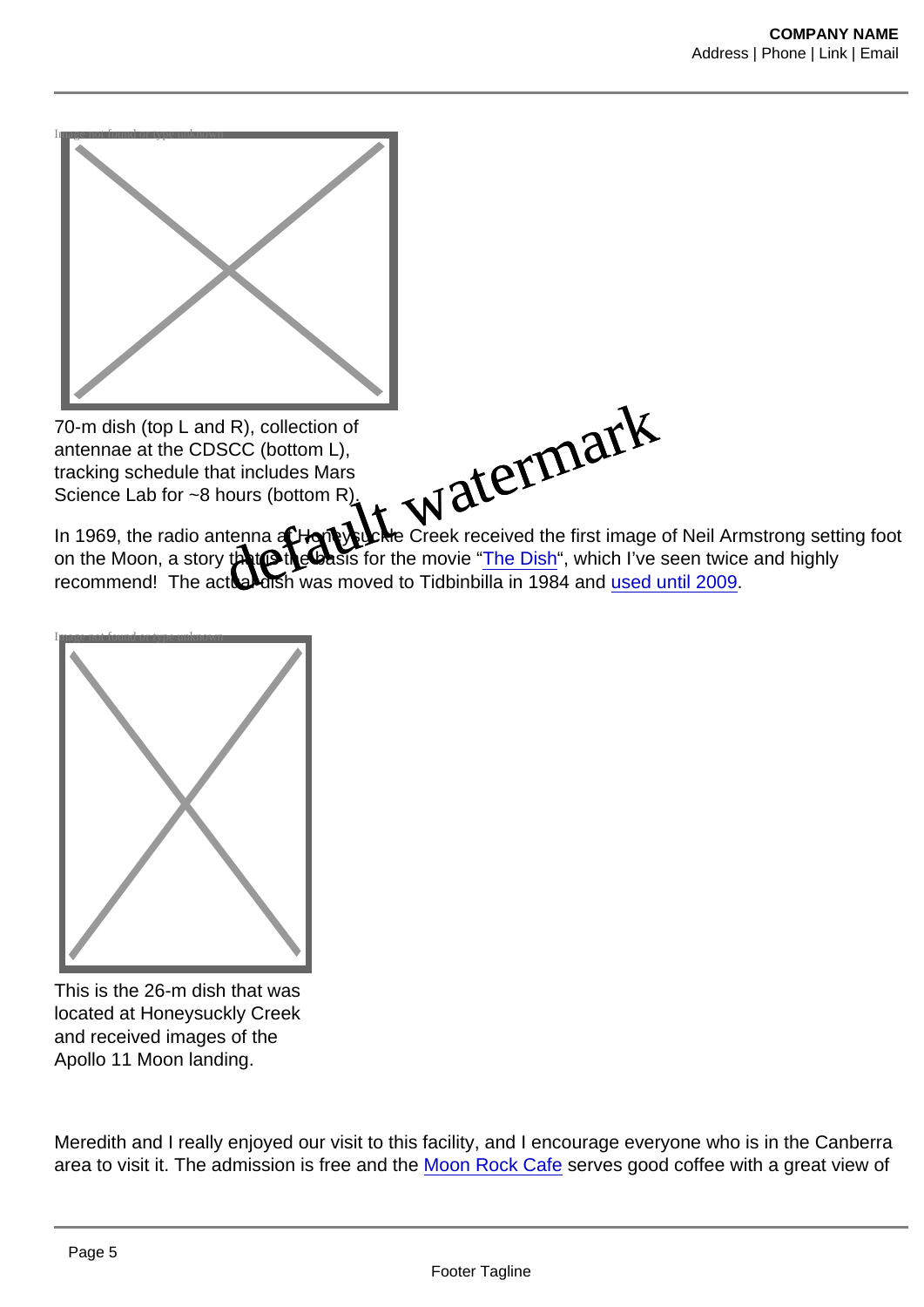the 70-m dish. Those of you addicted to your cell phones, however, should be aware that the CDSCC is a radio-quiet zone…that means no phones!



Other links: [Aboriginal Astronomy](http://www.atnf.csiro.au/research/AboriginalAstronomy/index.html) Positions of [Mercury, Venus, and Antares](http://nightskyonline.info/wp-content/uploads/2011/11/14_November_2011_Mercury_Venus_Antares_finder_chart_Brisbane.jpg) in mid-November in the Southern Hemisphere [More info](http://www.eso.org/public/news/eso0620/) on 47Tuc [More info](http://msowww.anu.edu.au/fire/) on the 2003 fire at Mt. Stromlo [History](http://www.cdscc.nasa.gov/Pages/antennas.html) of the dishes at Tidbinbilla [Video](http://www.youtube.com/watch?v=u0YyT2baVkc) of the 70-m dish moving

Thank you to [Aditya Chopra](http://www.adityac.com/) and [Devika Kamath,](http://www.mso.anu.edu.au/~devika13/Home.html) two ANU graduate students, for opening up the dome and for excellent conversation! I'd also thank them for the clear skies, but I know better… ?

December 11 (Update): Read the [Uluru](http://campus.albion.edu/nzellner/2011/11/19/australias-red-centre-uluru/) blog for more details on the stargazing experiences in the Outback, including the [Sounds of Silence dinner](http://www.ayersrockresort.com.au/sounds-of-silence/) and observing from Imalung Lookout. I should also note that we missed the [lunar eclipse](http://www.abc.net.au/news/2011-12-11/sky-gazers-treated-to-total-lunar-eclipse/3724412) on December 10 because of clouds in Cairns; it's the last total lunar eclipse in Australia until 2014.

**Category** 

- Astronomy
- Australia

Tags